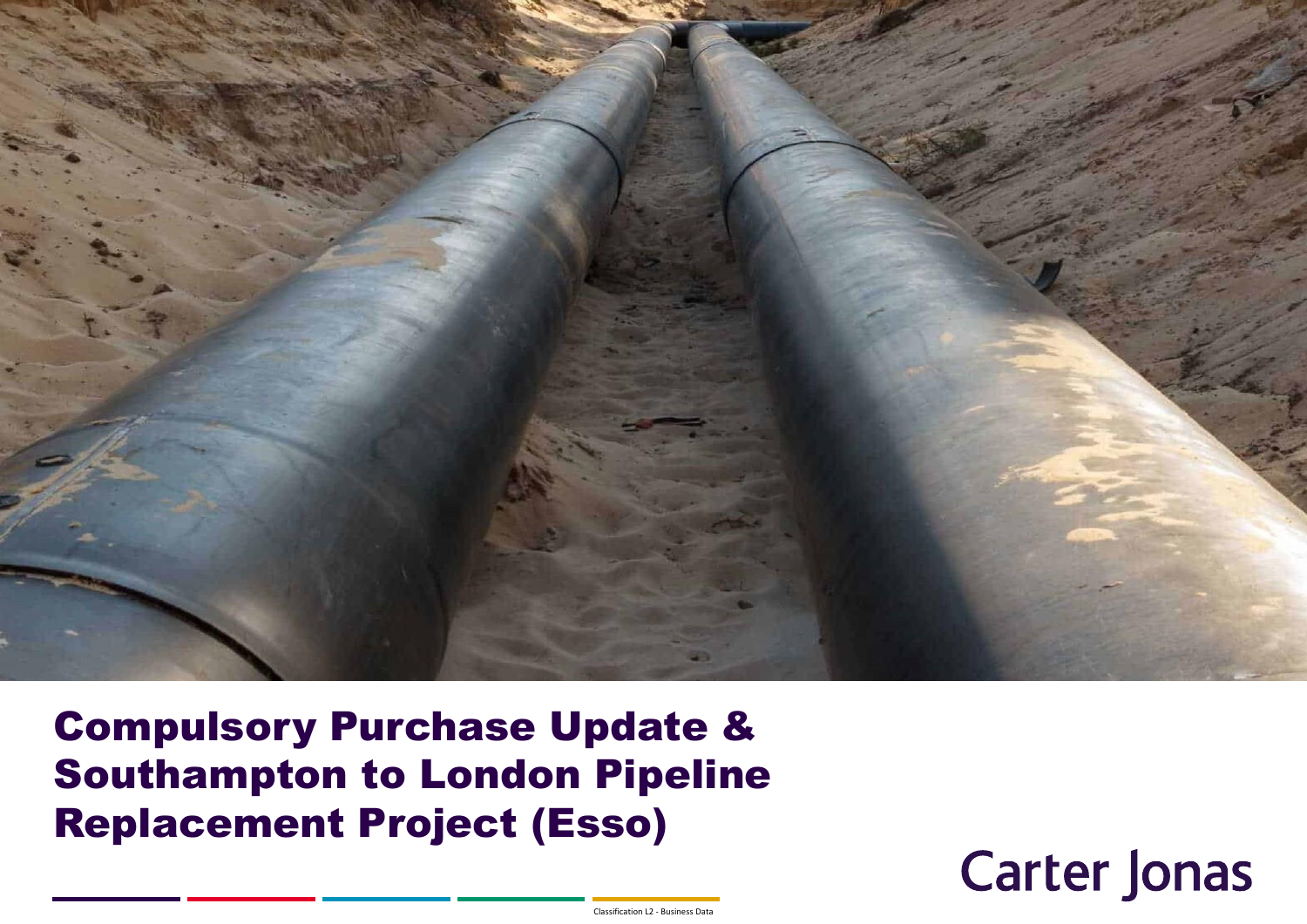## Major Projects in the South East





A27 Arundel Bypass **Rampion 2 Offshore Wind Farm Extension** Aquind Interconnector





Gatwick Northern Runway The London Resort Cleve Hill Solar Park



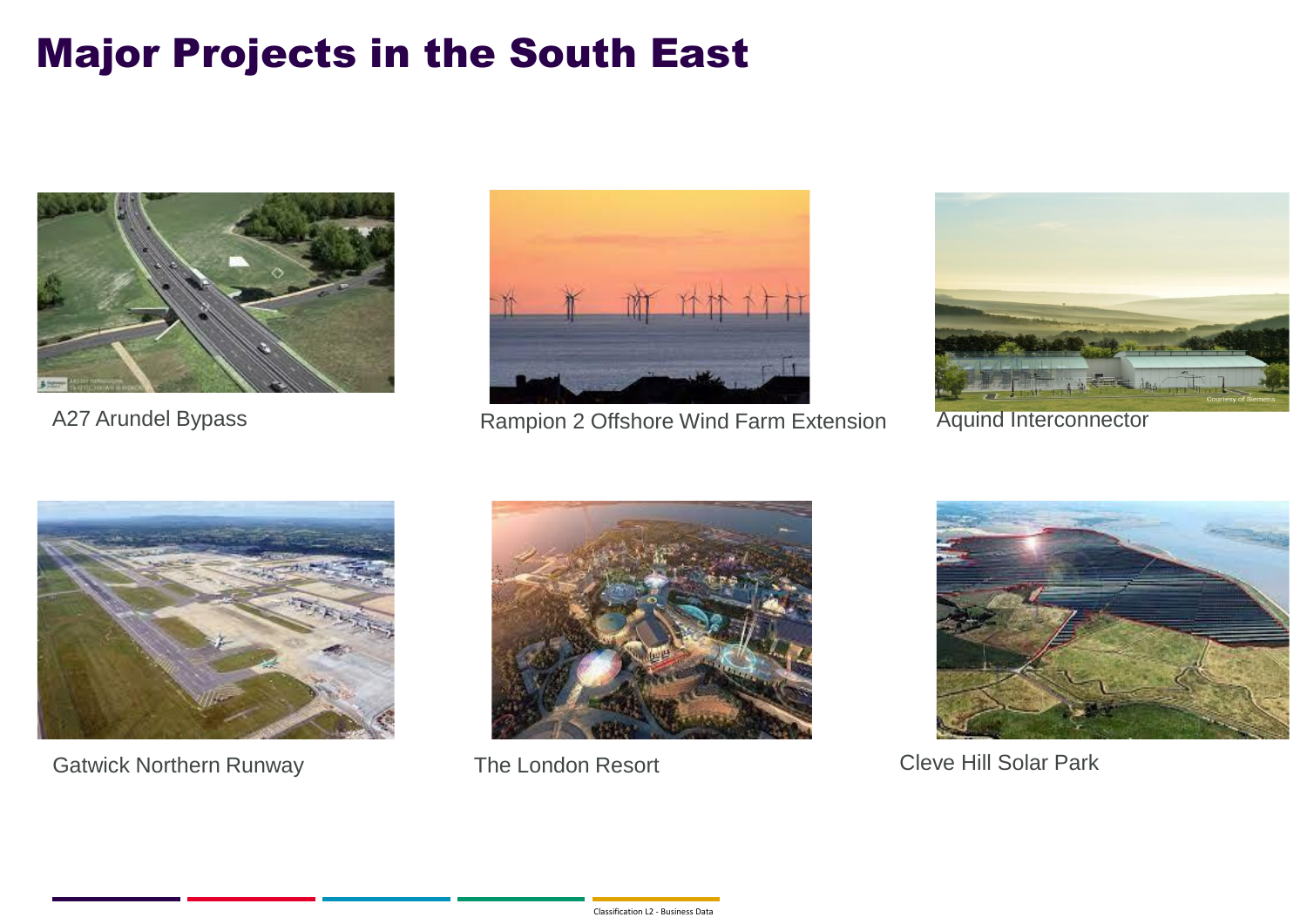### Southampton to London Pipeline Replacement – **Overview**

- **Esso are replacing 90km of underground fuel pipe between Boorley Green and the West London Terminal at Heathrow;**
- **The existing pipeline was installed in 1972 to carry aviation fuel. There is an additional heavy fuel oil pipeline adjacent and a gas line;**
- **There is also an additional spur to Gatwick Airport which branches off at Alton**
- **Due to the length of the pipeline Esso required a Development Consent Order (DCO). A DCO is required for NSIP's and is overseen by the Planning Inspectorate on behalf of the relevant SoS;**
- **Once granted the DCO provides the applicant (Esso) with planning permission and all other permissions (including CPO) to construct, operate and maintain the scheme;**
- **Esso secured their DCO in October 2020**
- **They are currently carrying out vegetation clearance and establishing main works compounds**
- **Main works are due to commence in Summer 2022 and are due to last for approximately 12-15 months**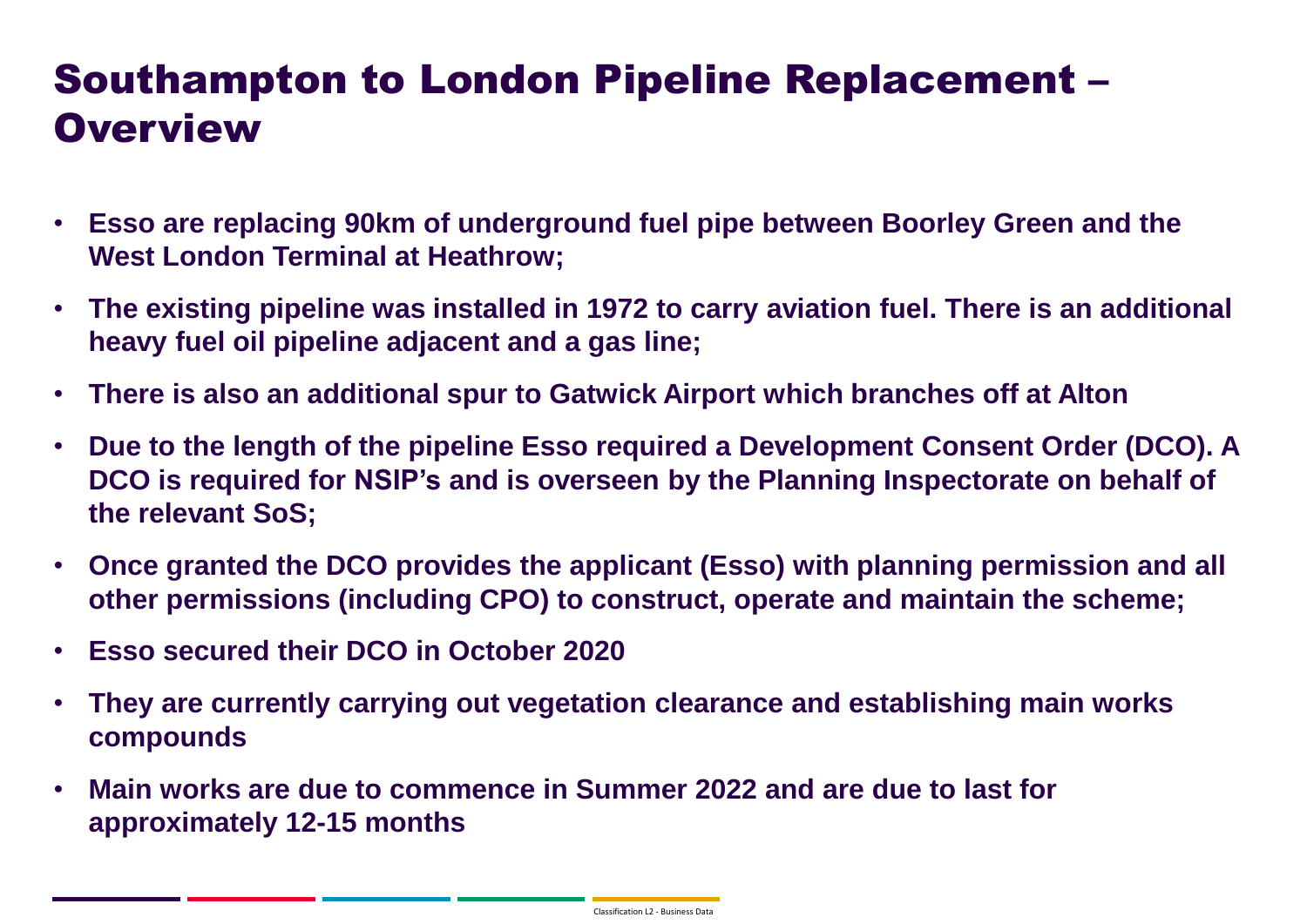### Esso's Approach to Landowners

- **Esso appointed Fisher German (their retained property agent) to undertake negotiations with affected landowners;**
- **Many of these landowners are existing 'neighbours of Esso. Generally relationships are positive**
- **Esso engaged early with the public and landowners on a broad range of corridors in Autumn 2018 before announcing its preferred route in February 2019.**
- **Landowner's agents were introduced via local NFU offices and Key Terms for an Option/Easement were issued**
- **Key Terms were consistent in their approach and financials across the board**
- **There were some minor 'tweaks' but generally the terms were rigid**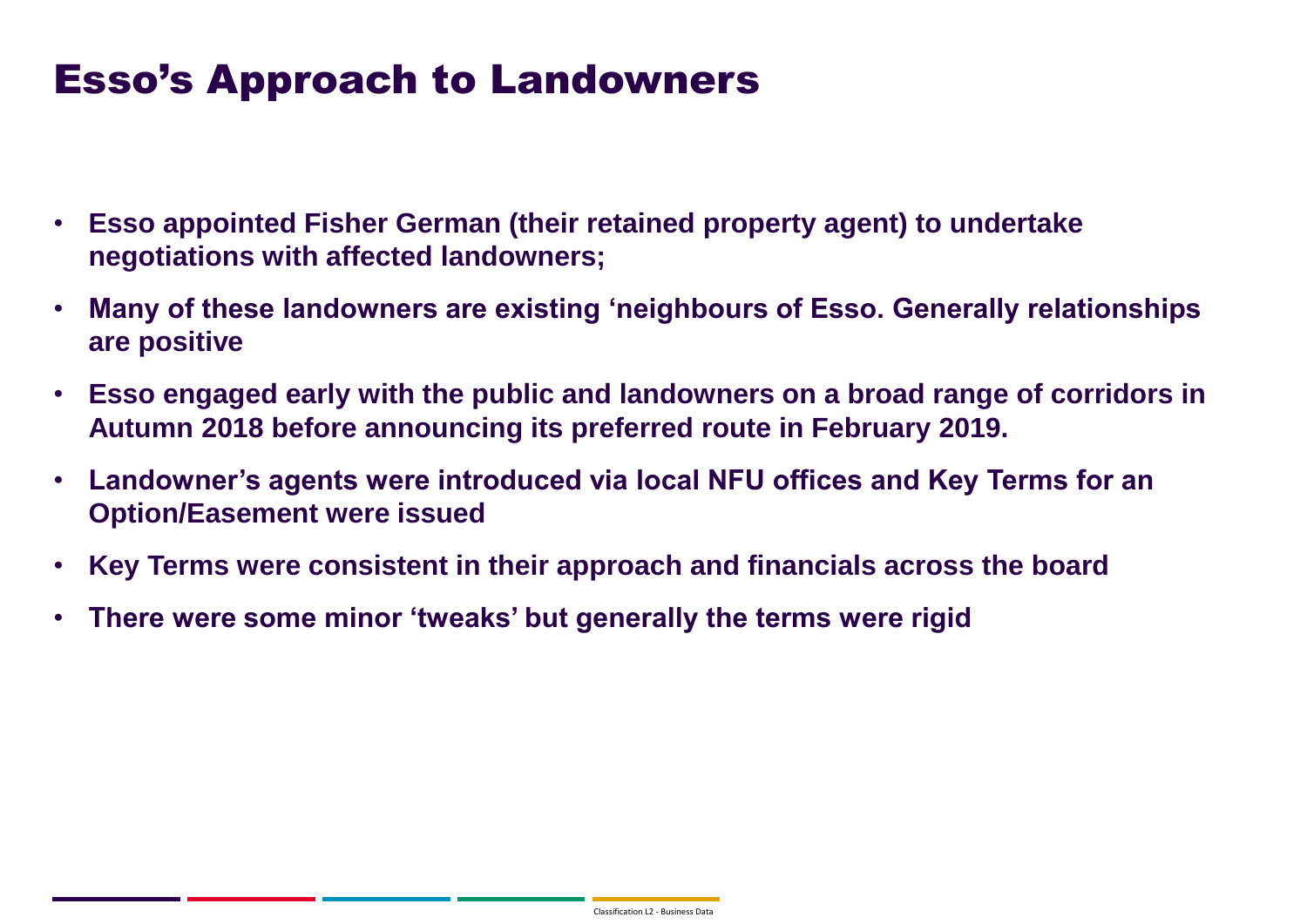### Payment Structure

- **6.3 metre easement width**
- **Easement payment of £45/linear metre = £30,000/acre (approx)**
- **Incentive payment of £5/linear metre**
- **Additional Construction Area Payment (outside of 30m working width) = £0.50/sq metre/annum**
- **Compound Payment = £1.25/sq metre/annum**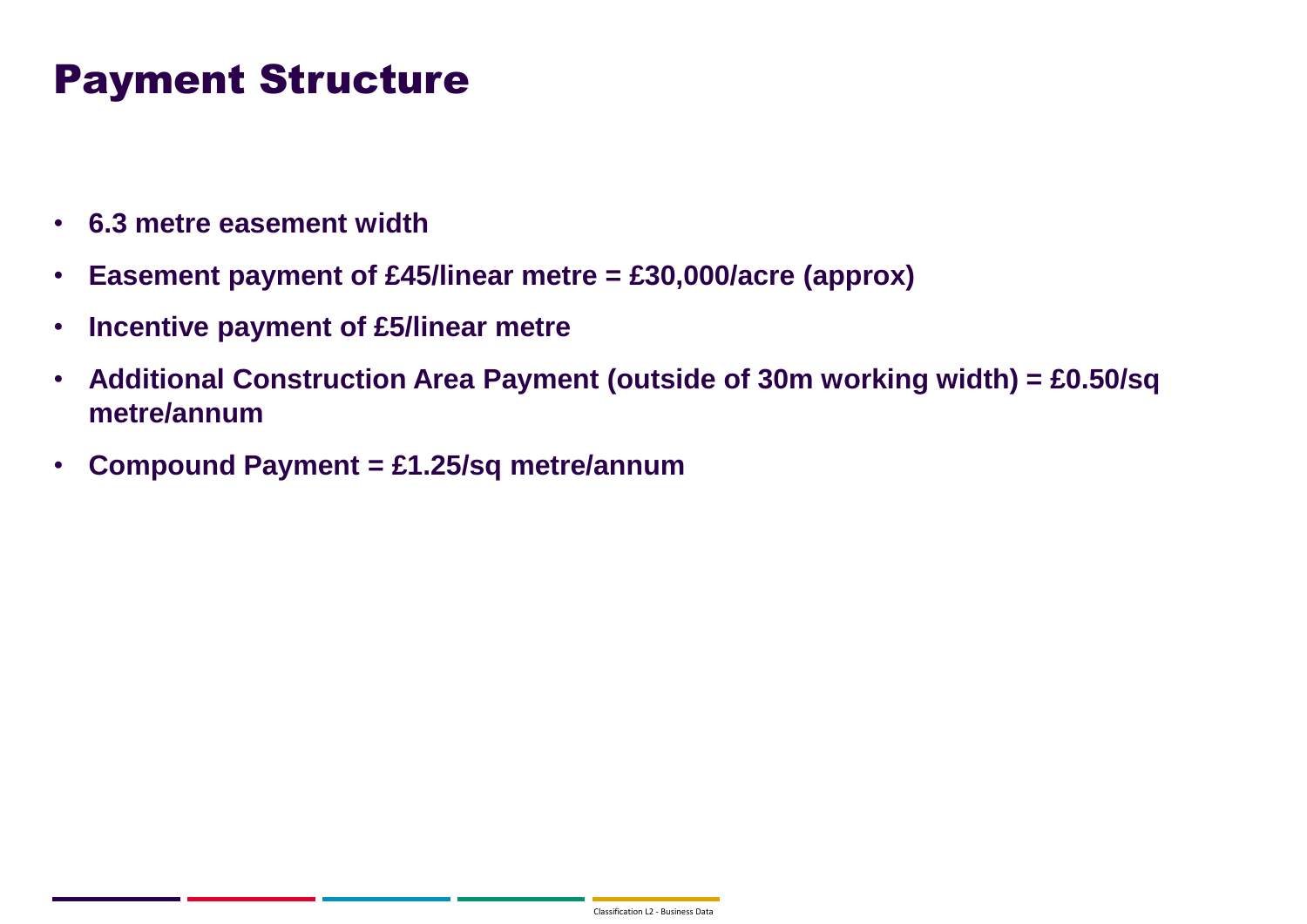### Positives & Room for Improvement (Personal View)

### **Positives**

- **Proactive approach**
- **Visible and 'on the ground'**
- **Neighbourly relations**
- **Consistent approach**
- **Good success in signing up Key Terms (circa 55% prior to DCO and 75% by end of examination)**

#### **Negatives**

- **One size fits all (but does it?)**
- **Initial terms bound all of the Grantor's Title (including gardens/houses);**
- **No appreciation of potential construction impacts/long term value effect ("we're Esso, it'll all be fine")**
- Lack of application to more complex **interfaces:**
	- School playing fields
	- MOD Estate
	- Railway Crossings
	- **Prison Access Road**
	- Public Open Space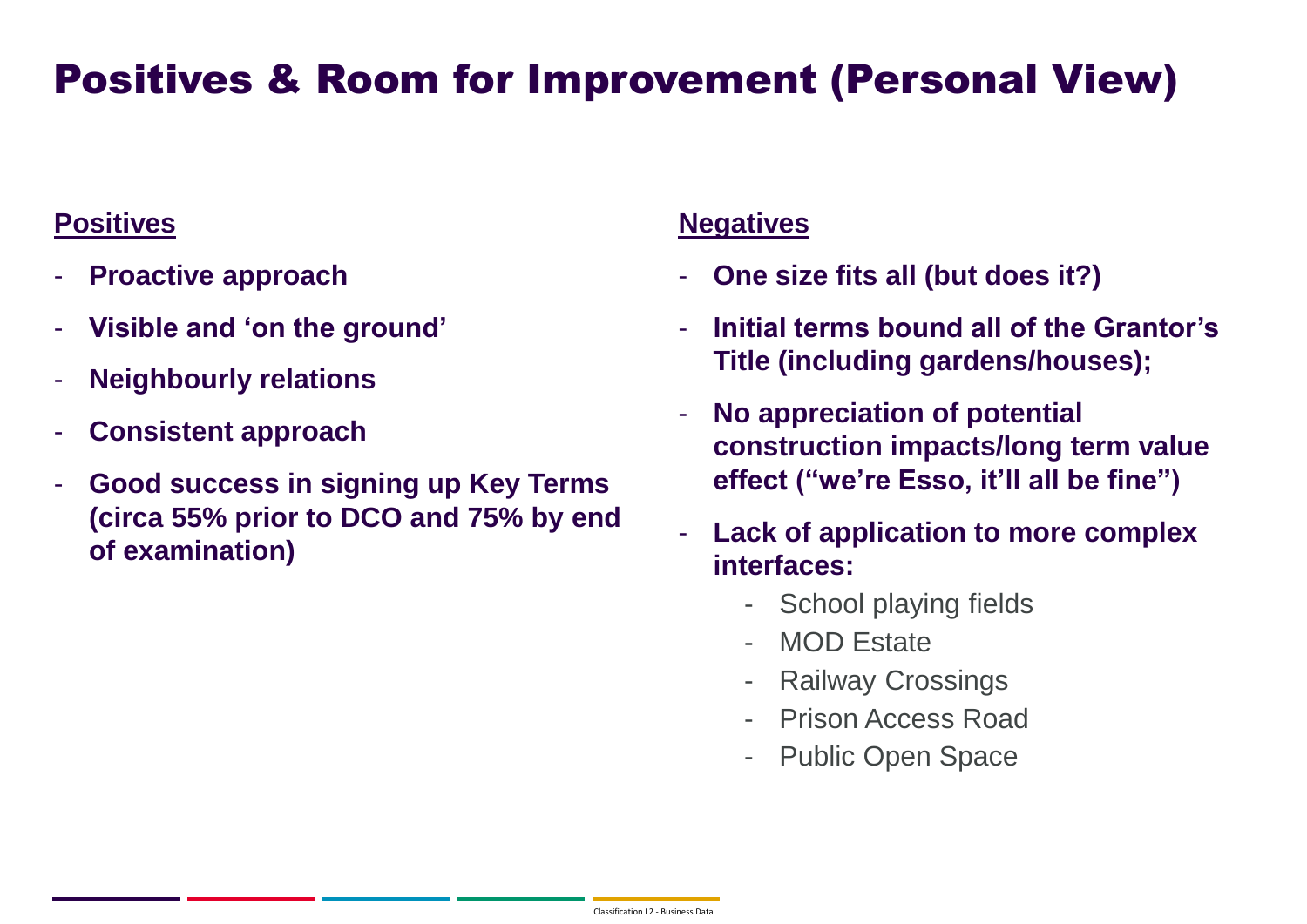### CPO Updates – Housing & Planning Act 2016

**Gives all acquiring authorities (including Network Rail, Utilities, Code Operators) the same powers of entry onto land to carry out surveys prior to the main CPO being made;**

**Standard warrant provisions and 14 day notice period** 

**Increased the GVD vesting date to a minimum of 3 months from the serving of the Notice of Making (previously 28 days)**

**Regulated the Notice to Treat/Notice to Enter possession dates to 3 months (consistent with GVD). Previously a minimum of 14 days** 

**Changed Advance Payment Regime:**

- **(i) The AA have 28 days to determine if they have sufficient information to estimate the compensation**
- **(ii) Make the payment no later than a further 28 days (i.e. no later than 2 months from the original request**
- **(iii) Sadly no change to statutory interest rate (0.5% below base rate)**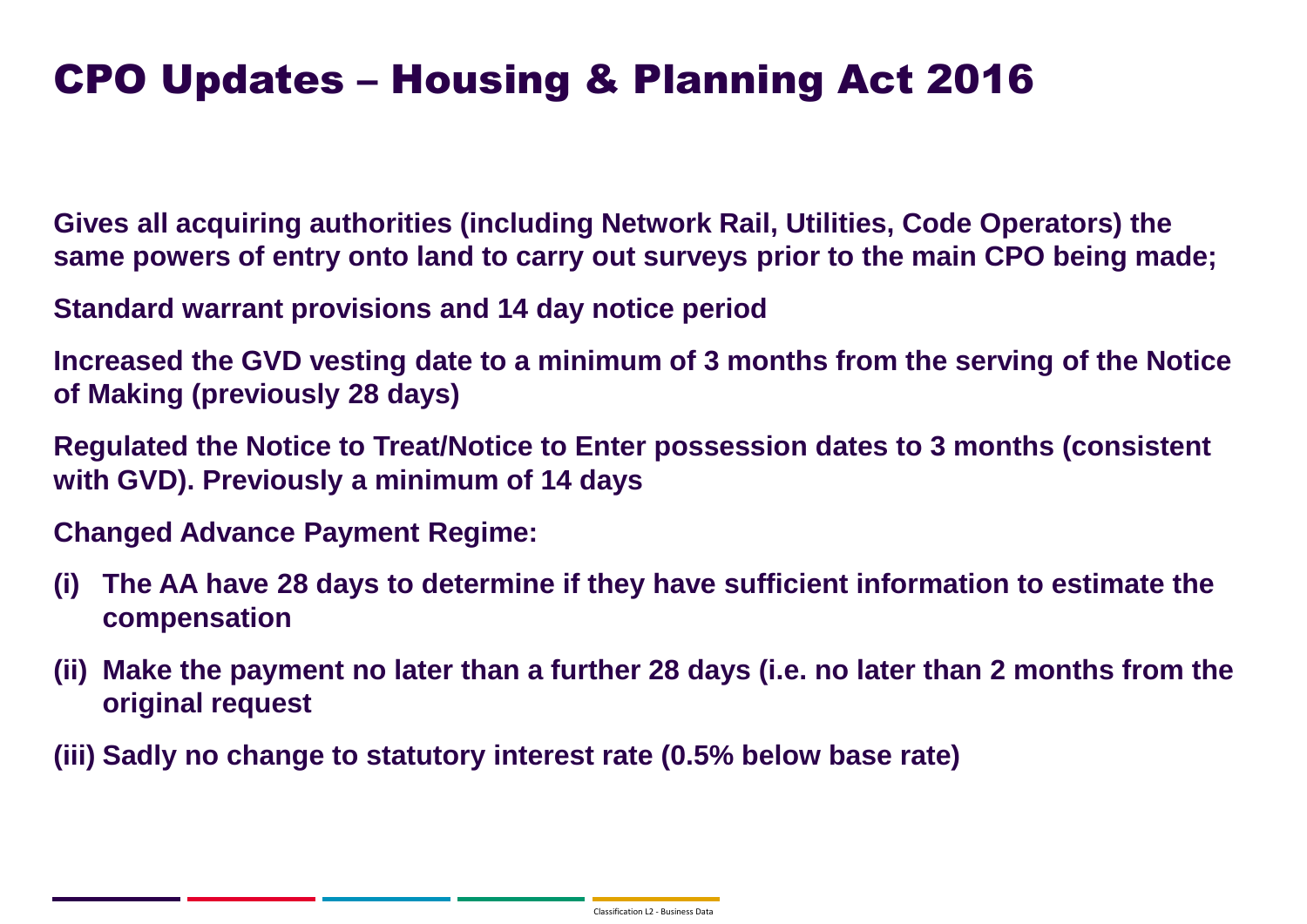### S172 – Sawkill v Highways England

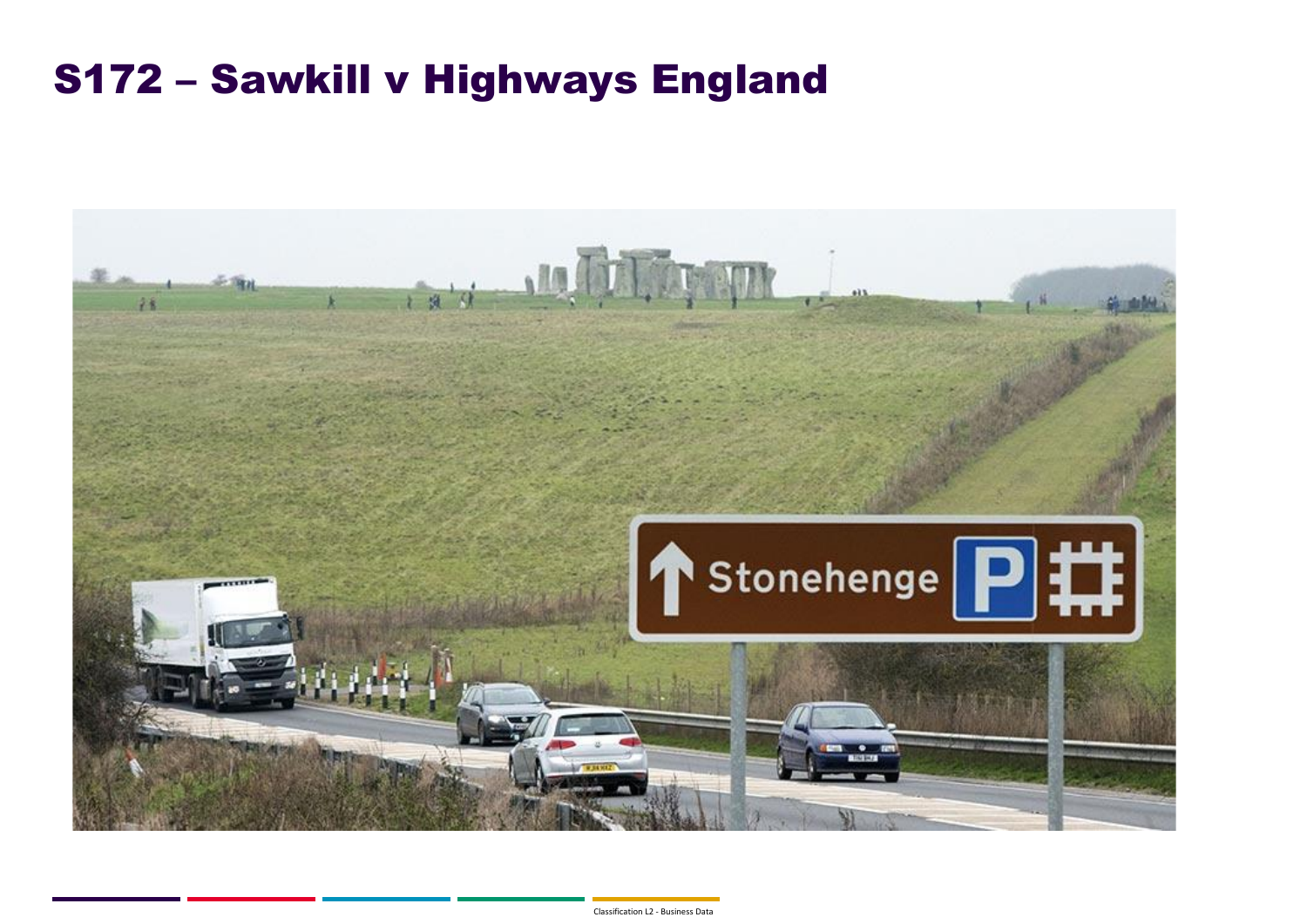## S172 – Sawkill v Highways England

- **Mr Sawkill was a tenant to the NT on land directly opposite Stonehenge. Land within his tenancy was required for the tunnel section**
- **HE needed to conduct surveys to understand how groundwater moved through the chalk aquifer within which the tunnel would be placed**
- **They needed to conduct a series of tests including monitoring boreholes and installation of a well. Water would be pumped onto adjoining land and 'percolated'. The EA had approved the method statements**
- **Due to some issues with reinstatement, Mr Sawkill refused access**
- **HE applied to SoS initially under S53 of the PA 2008 and latterly under S172 HPA**
- **The first challenge was whether S53 authorised the discharging of water onto land. Due to the EA approval and lack of credible alternative this challenge was thrown out.**
- **The second challenge related to the use of S172 over S53 (which is more onerous). Again the court found in HE's favour as the powers were overlapping and open for HE to choose its power.**
- **Mr Sawkill again challenged the water discharge on the basis he would be displaced from that land = not a survey. Court again found in favour of HE as the water discharge was part and parcel of the surveys.**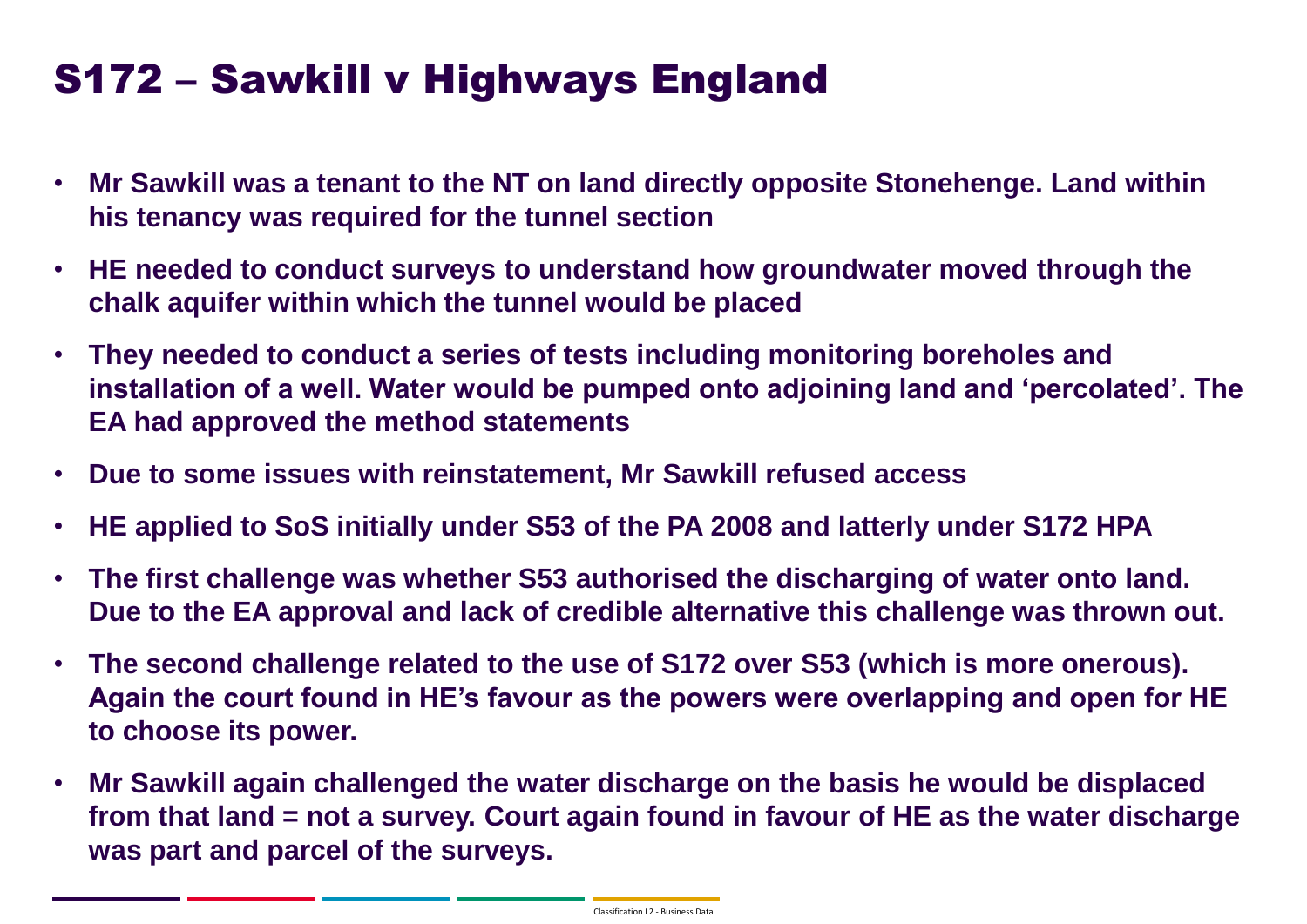### CPO Update – Neighbourhood Planning Act 2017

- **Further alterations to the 'no scheme world' principle to be disregarded for assessing compensation**
- **Removal of the second bite of the cherry compensation**
- **The prospect of the continuation or renewal of a tenancy is to be taken into account reversing the decision in the leading case of Bishopsgate Space Management v London Underground.**
- **Introduced a model claim form - Compulsory purchase process and the Crichel Down Rules - [GOV.UK \(www.gov.uk\). This helps with the assessment of advance payments](https://www.gov.uk/government/publications/compulsory-purchase-process-and-the-crichel-down-rules-guidance)**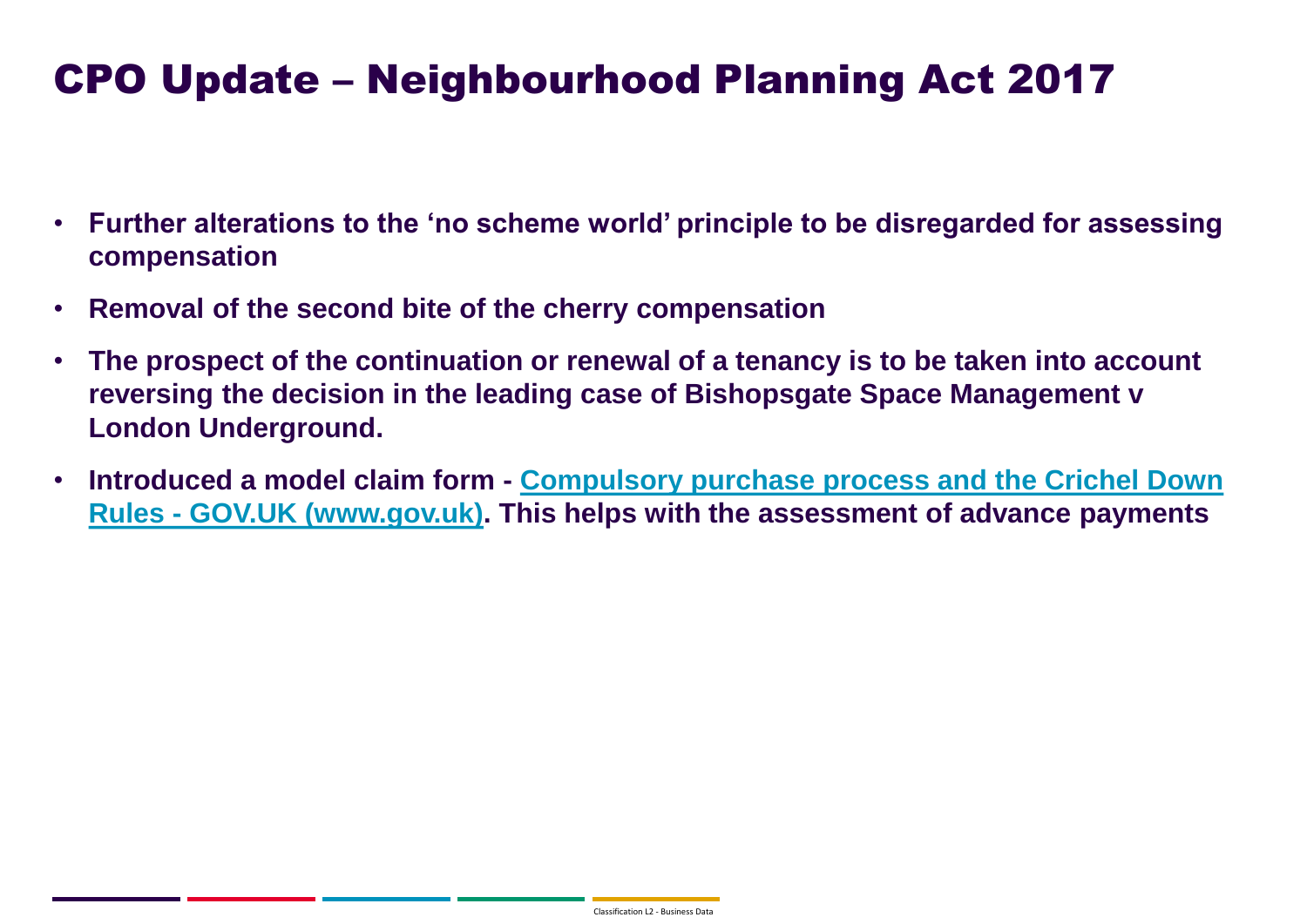### George Mellor & Ors v SoST 2021

- **A blight notice was served on the Secretary of State (SoS) as a result of HS2 Phase 2a bisecting two blocks of agricultural land.**
- **The blight notice required the acquisition of the whole of both blocks, which comprised land and residential property.**
- **The land was farmed by two generations of the same family – father & mother occupying one of the houses and son & daughter in law the other**
- **The blight notice was served in the names of the four family members and the limited company.**
- **The SoS served a counter notice, objecting to the blight notice on two grounds:**
- **(i) Qualifying interest**
- **The BN was found to be invalid as none of the interests were a qualifying one (see s168(2) TCPA). As the land was subject to a licence to the limited company, none of the 4 individuals could demonstrate a qualifying interest. And the limited company did not occupy the two houses**
- **If the family farmed as a Partnership then the notice would have been valid as a Partnership has no separate legal personality**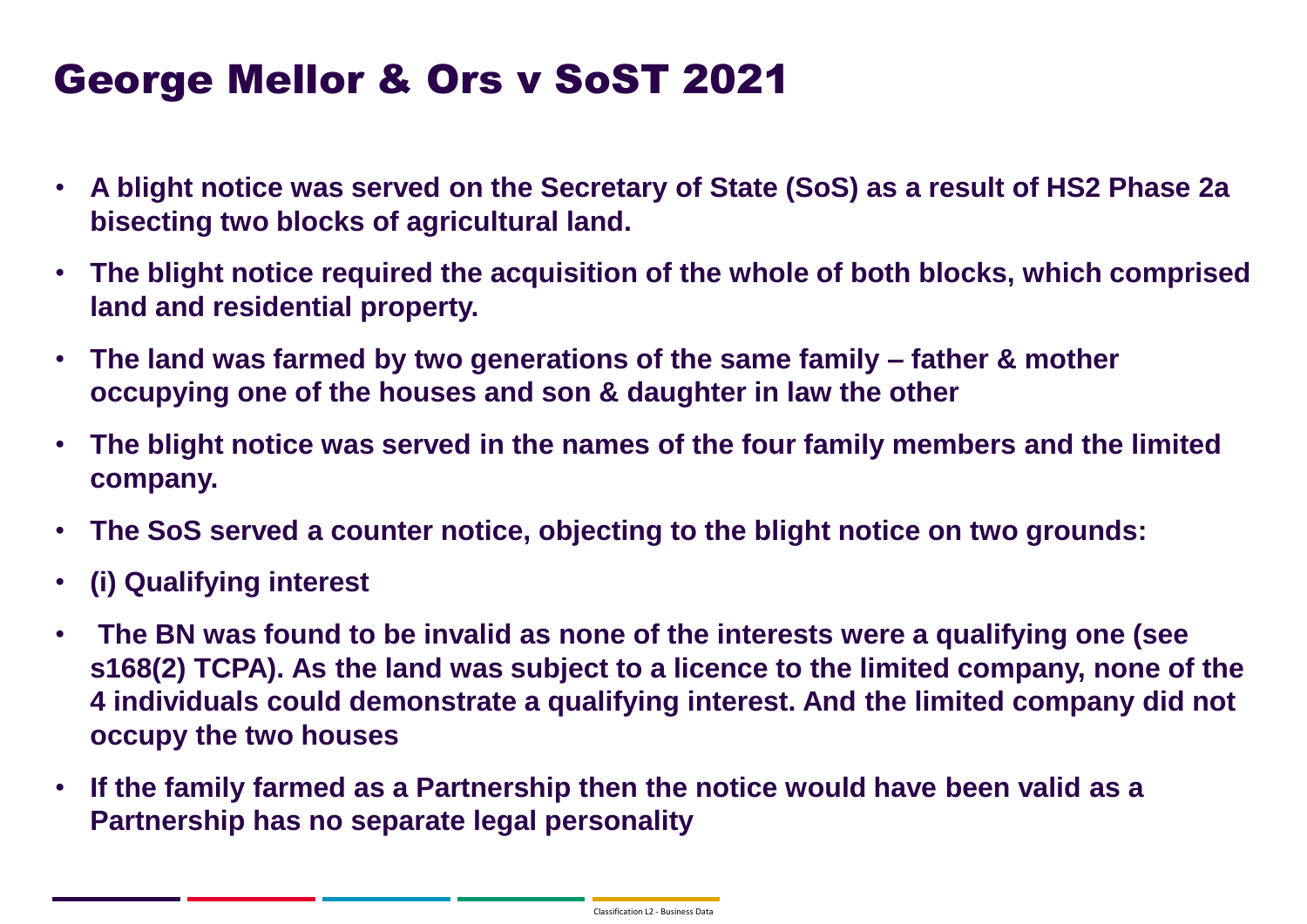### RICS Initiatives

**RICS Consumer Guide**

**RICS Find a Surveyor - [RICS Consumer Guide: Compulsory Purchase \(ricsfirms.com\)](https://www.ricsfirms.com/residential/legal-issues/compulsory-purchase/rics-consumer-guide-compulsory-purchase/)**

**A clear, impartial guide to compulsory purchase** 

**RICS – Surveyors Advising in Respect of CPO & Compensation** 

**[Surveyors Advising in Respect of Compulsory Purchase and Statutory Compensation,](https://www.rics.org/uk/upholding-professional-standards/sector-standards/land/surveyors-advising-in-respect-of-compulsory-purchase-and-statutory-compensation-uk/)  UK, 1st edition (rics.org)**

**Created in 2017**

**Sets out the Professional Standards for all those acting for Acquiring Authorities and Claimants including conduct , competence, basis of fees etc**

**A must read for those working on any CPO matters** 

**RICS CPO ADR Service**

**A new scheme for resolving claims. Alternative to the Upper Tribunal** 

**Affordable for all parties and fixed fee basis** 

**Two tiers – Independent Determination for differences below £50,000 and Independent Evaluation for those over £50,000**